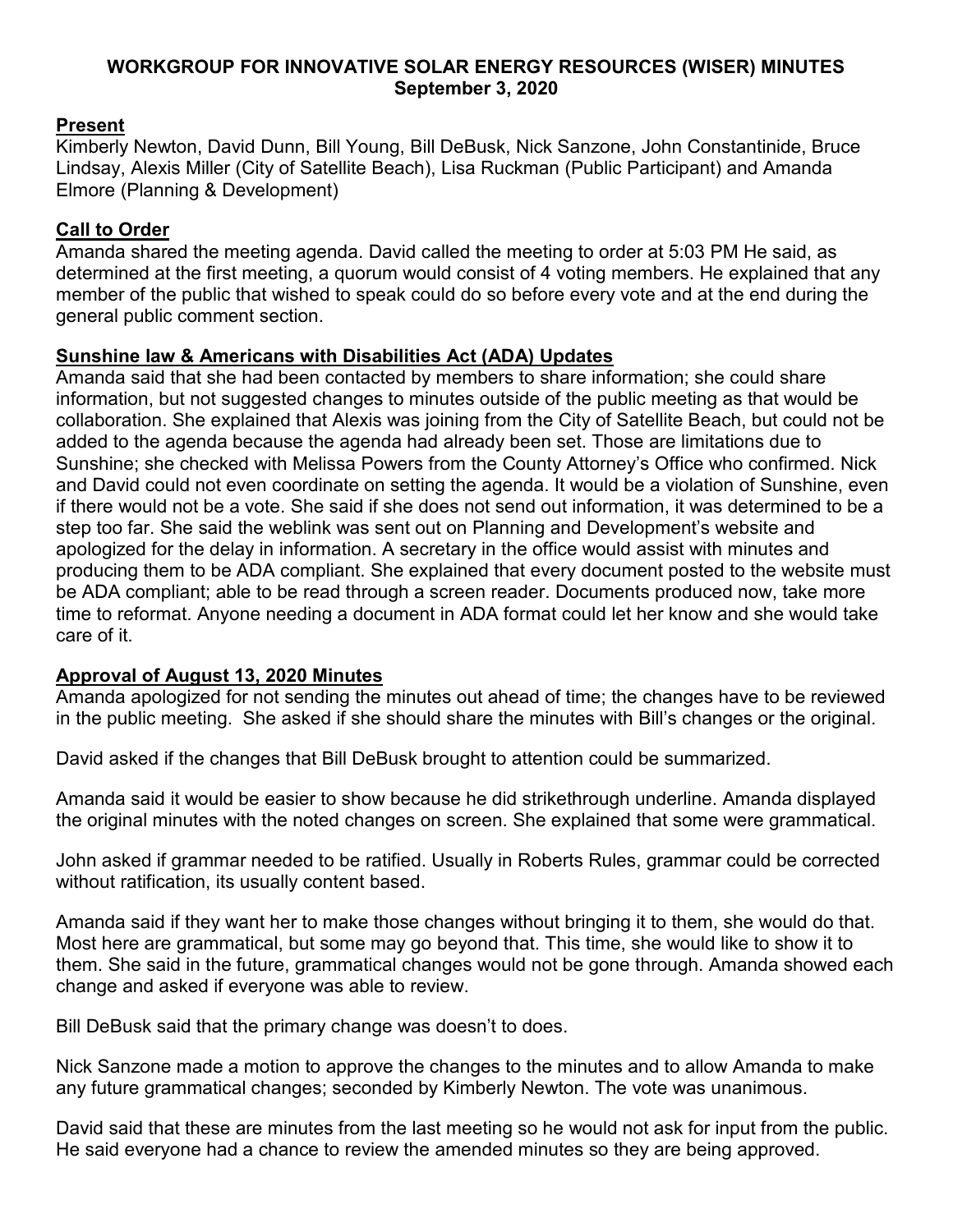## **Old Business**

David asked if any member of the Board had business relating to old business.

Nick said he invited Alexis Miller from the City of Satellite Beach to give clarification on points from the previous meeting regarding the Satellite Beach NASA program for Solar Analysis. She worked directly on that project, had more information and could provide a link to the video that was taken during the Satellite Beach Council Meeting. They could decide on a time that was appropriate for her to comment; a motion was not needed. Nick asked if Alexis could speak. He explained that she was online and would clarify his points from last meeting. David said he was good with that and there were no objections. Nick said that ten minutes or less was needed.

Alexis said she was the Project Manager in Satellite Beach. They worked with the NASA Applied Sciences Earth Sciences Program, a ten-week term with a group of multidisciplinary interns who helped address decision making for private or public sector. One of their goals as a City, was to achieve 100% renewable energy within City limits by 2050. For ten weeks, they worked with them to create deliverables including a usable code that was based in GIS. They put together information including raw lidar to create a DEM (Digital Elevation Model) for the City, land surface, temperature, shading analysis and roof pitch analysis to get a pretty accurate estimate of the capacity of rooftops in Satellite Beach for solar potential. The results of the simulation concluded that all of the roofs in Satellite Beach would be able to produce an estimated 212 million kilowatt hours annually, approximately five times the need of the City assuming every rooftop in the City was attached to a residential building and assuming typical residential usage. It may not be 100% accurate but was not entirely removed from the reality of the space and geometry in the City.

She said they would have access to the code and story map outlining the project processes and methodologies used to analyze and create this code, hopefully by end of year. It had to go through some clearance with NASA, so there was not live access to it. It was a reusable tool, so different or updated data such as GIS, building footprint files and usage data could be put in. It could potentially be a tool for other communities. She said she was not versed in the code so would not be able to answer technical questions. It was a very valuable project for them and they are excited to get their hands on it once released. They would have a land surface temperature assessment and were going to be given a data table with every address in the City with potential rooftop on it, a normalized difference vegetation index for the City, and annual energy potential per roof segment and per aggregate roof. It's a pretty comprehensive evaluation and they were excited to take a look at it in more detail. She said she would be glad to answer questions regarding the project or details that were in her ability.

Nick asked Alexis if she could tell them what this Board would need to request from the County; what lidar data and building footprints to provide once that it was available.

Alexis replied that the data needed was raw lidar data before it was processed into a Digital Surface Model. They obtained that data through Woolpert, a private imaging company that shot data for the Brevard County area in 2009 for USGS. They requested permission from USGS to obtain that data, then purchased it from Woolpert. The team found recent building footprint data and were able to cross reference that with the lidar data they turned into DSM, so they could see which building footprints were outdated compared to what lidar was showing. She said for example, the old Patrick Air Force Base housing was demolished before the lidar data was shot but the building footprint file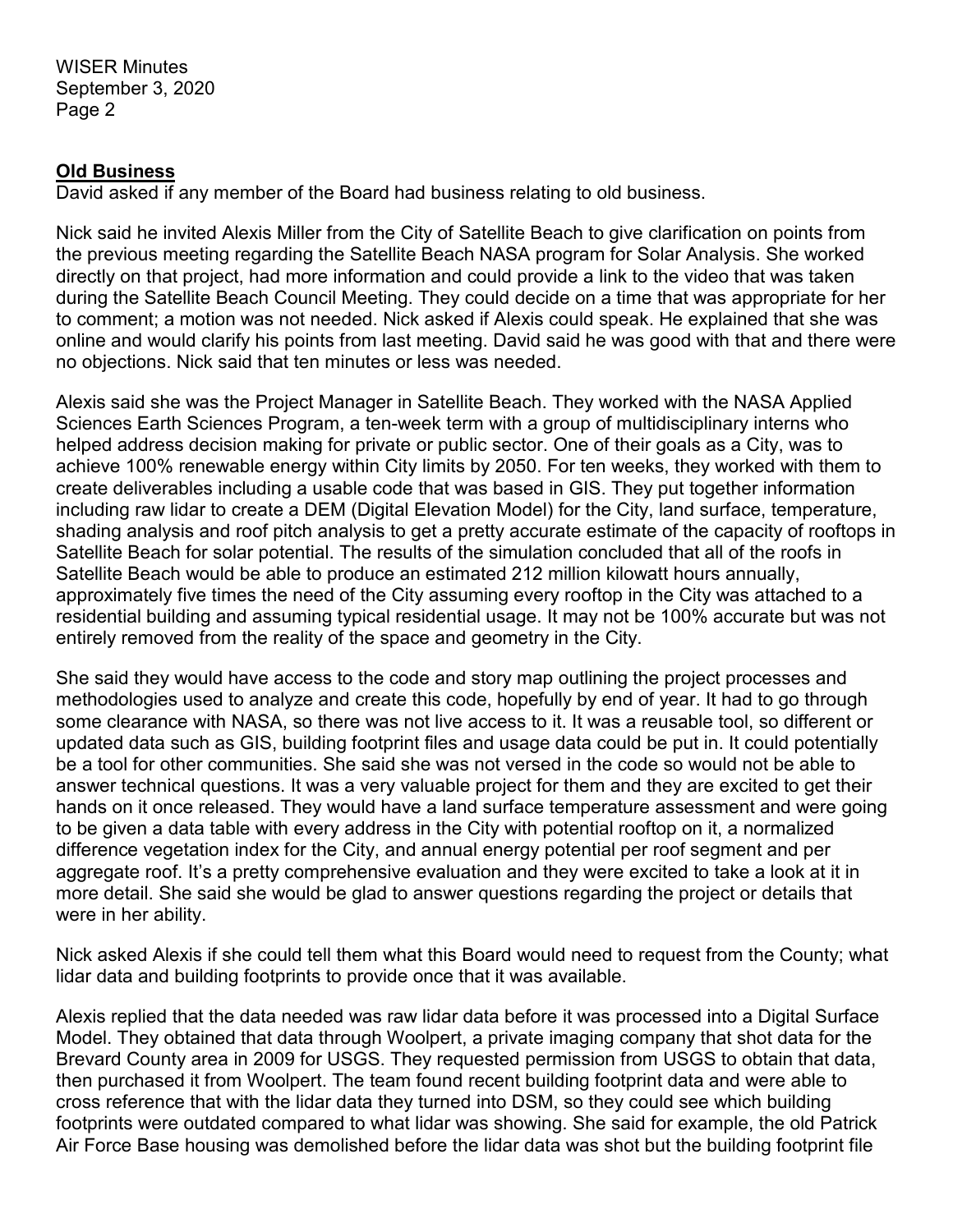found still showed housing in that area so they were able to understand that the lidar was more up to date. They were able to remove some of the building footprint data. Regarding jurisdictional boundaries, they found it useful to have permit data for already installed solar panels on private businesses and residences. They did a lot of cleaning of the data, having worked with that lidar before and were able to use it for some shading analysis. There was a technical presentation from the team on how they created the code and tool. She said she was not sure if it was recorded but could check with their project manager. It was a lot of data, the inputs for the tools needs to be chosen to get the output needed. There was also a manual that would be released for anyone that wanted to create or use the tool for a different area. She offered to answered questions.

Bill Young asked if the County had a GIS program already; was this kind of service being done minimally

Amanda answered that she was looking into what's available; she thought they had a lot of the data but needs to make sure. She would make that an action item for the next meeting.

Bill Young said, the issue was whether they would team with them or do their own program. The County may want to team with other cities. Satellite already had something; integrate the two and make the County programs such that all the other cities could feed into it. It could be a countywide resource.

Alexis replied that she had reached out to the County and had used some of their GIS data. They were only able to obtain a DEM and they needed a DSM. The DSM could be created from unprocessed lidar data. A DSM shows the elevation including buildings, the other version only shows the surface elevation of the earth. The unprocessed data was needed for the team to process it in a way that displayed buildings as opposed to just the ground.

Amanda asked if that was what they purchased from Woolpert.

Alexis said yes, the unprocessed data. The cost for their jurisdiction was \$1,900. When she mentioned what she was using the data for, Woolpert offered an assessment service for additional cost. She just took the data since working with NASA was without cost.

Nick left the meeting replaced by Bruce Lindsay.

Bill Young said he took a GIS course long ago at Brevard Community College. He thought that the County had some resources. He said Amanda was looking into that. It could have just been the beginning of something. The County may have a structure already started that was under their budget and they should be brought into this. He said the focus was on your City and this was probably something that needs to be made Countywide.

Bruce Lindsay said they had the benefit of students working under a NASA grant who did a lot of the behind the scenes work computing and calculating.

Alexis said the agreement with NASA was a capacity based one. The multidisciplinary intern students were the bread and butter of the project. The City, herself and John Fergus, a board member, gave them insight to the direction of the City and gave quality assurance on some data. She was not sure if the code was limited by the size of the space, once they get it they are happy to share it and figure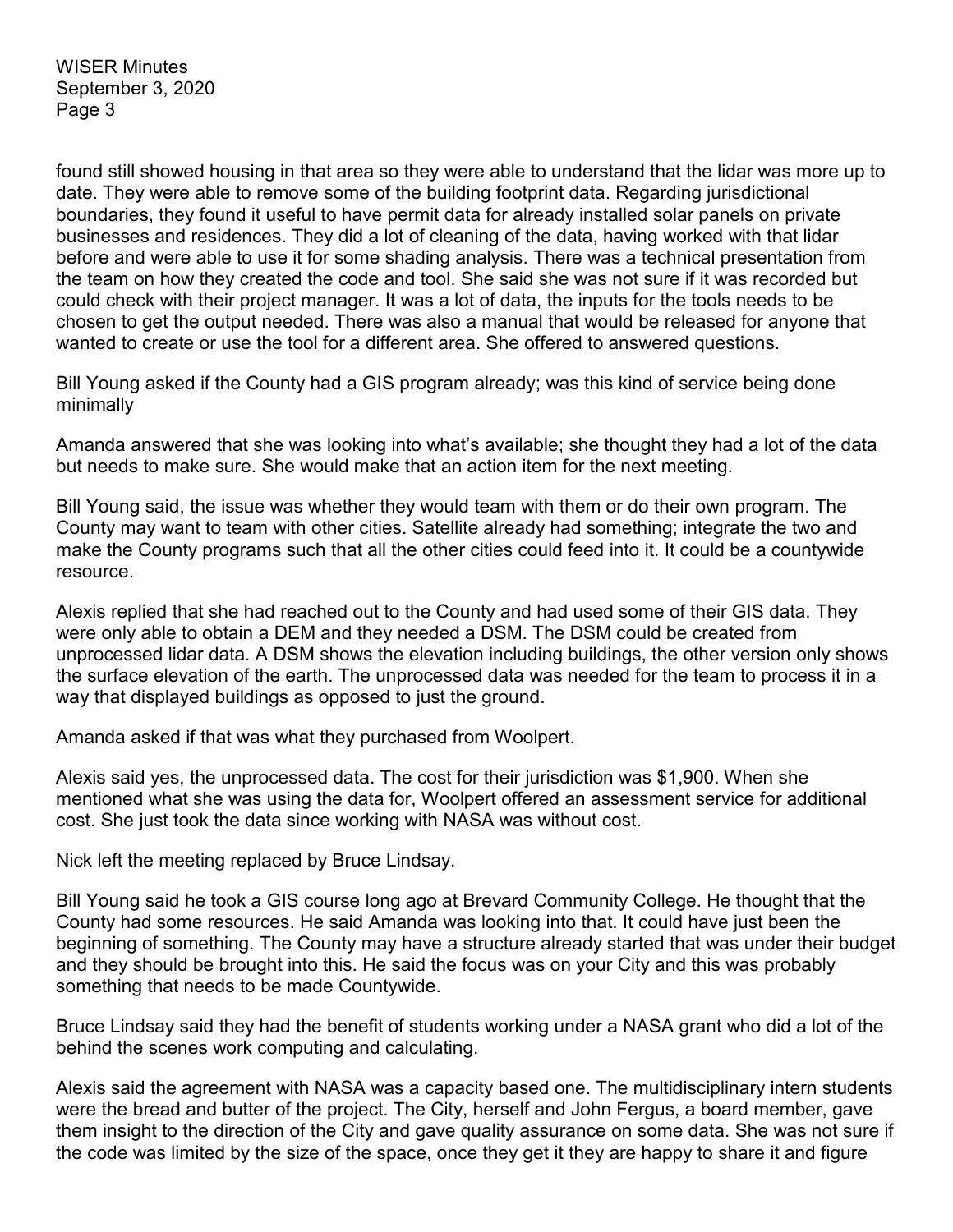out how to make it a usable tool for others. She could send Amanda a link to the City Council's presentation and look to see if the technical presentation was recorded and ask for releasable information from the project managers.

Bill DeBusk asked how Satellite Beach would use this information.

Alexis responded that the main concept at this time was to incentivize residents and business owners to install, telling them they would be able to produce as much as needed. That had been a barrier for residents in past, they don't want to reach out for a quote. This gives them an unbiased, individual and quantitative idea of whether or not it's feasible. One limitation of the tool was they were not able to get usage data. In some circumstances, enough may not be produced. Comparing electricity bills to what could be produced would be easy. She said they are planning on how to use this information; hoping that people would be able to look up their address to see if they are able to produce enough.

David asked for any questions and questions from the public.

David said that there may be opportunities to consider how to use this data and have contacts with NASA that they could follow up with.

Alexis invited questions by email and left the meeting.

Bill Young said that the County may already be doing GIS, they may just need to do more. We have a Brevard Community College with students as well.

Amanda said they have several wonderful GIS techs. The question was, do they have enough data or do they need to buy more. She would reach out tomorrow.

Bill Young asked how to make them a part of the program.

David said that he was a part of the program, they have there own GIS in the City of Orlando. The tools that the NASA grant students used were NASA tools, not readily available. These tools allowed them to crunch data. Their own GIS in Orlando would be hard pressed to do what the NASA students did with the hardware and software that was available to them. It could be discussed more.

#### **New Business**

David said that many good ideas came out of the first meeting, the WISER Webpage being one. He encouraged that it be visited.

David said he wanted to stay focused on what the Board asked them to do with four remaining meetings. The first was to develop a cost benefit analysis and plan for County government's transition to clean energy sources. The second, to make recommendations on improving public access to economically beneficial clean energy technology. The third, to identify policies and practices that serve as barriers to adoptions of advanced energy technology within the County, and to make recommendations on policy revision.

At the first meeting, he asked that all information from the last meeting be reviewed, and a list of actions, questions and speakers for the third meeting be created, considering minutes from the last meeting, the new WISER Webpage and Resources shared.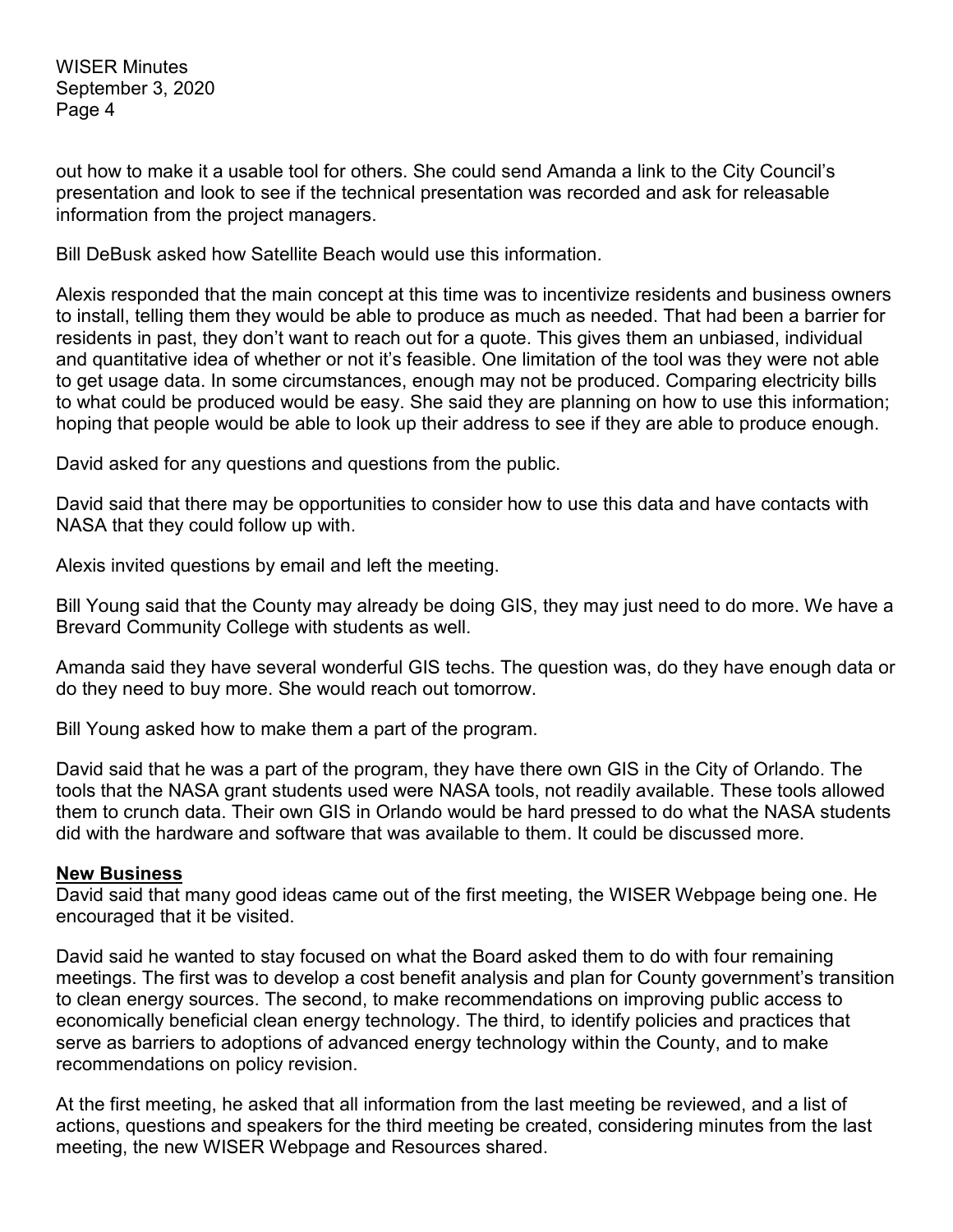Bill Young said they are lucky to have The Florida Solar Energy Center, a research center with the University of Central Florida and recommended that Jim Fenton give his presentation, modified in line with to what they were trying to do. Jim or someone from his staff could discuss how to take an existing government building and make it energy efficient as well as address their other four major objectives.

Bill DeBusk said that he thought that the Board was looking for a cost benefit analysis tool. He said there may be an existing one to be used. He found one that he modified, that could be used for at least Solar and EV. He thinks the Board was looking for a plan for how to use that tool. He said they need speakers to address those things.

Bruce Lindsay said that 700 street lights could be converted to LED. He did not see that street lights are being leased from FPL. FPL had a major program to convert their leased street lights. to LED. It's a minimal cost solution.

Amanda said that FPL was eager to speak with everyone and were ready when requested. She gave a reminder that the group does not sunset until November 2021, but was limited to the six meetings. She would need 4 weeks lead-time to request more meetings.

Kimberly Newton suggested Solar United Neighbors do a presentation. They are not for profit and offer a free co-op and education to the community. She also suggested, The Florida Weatherization Assistance Program, a federal grant that was distributed at state level. It would reach a lot of homeowners who are not financially in a position to redo their energy needs through solar, where they could get education on topics such as weather stripping, air conditioning maintenance, improving their foot print and cost to home.

John Constantinide said they need to look at conservation for County facilities and encouraging conservation elsewhere before moving to renewables. EFSEC was a great resource for renewables. He said they could hear from conservation speakers. They should speak to Ashrae Standard 211 compliance energy audits, levels 1, 2 and 3 are needed. He could speak on those, being familiar with them along with the building energy quotient platform which assist professionals in completing an Ashrae compliant level 1 energy audit and benchmarking based on facility types and respective climate zones. They also need to know how to pay for it with the savings they get. Rob Risley from FPL could speak to the financial pieces so that action plans could be recommended to the Board.

Amanda said that our most recent lidar was from 2007, so they would need updated lidar. She could procure anyone that they would like to hear from including the Budget Director, IT and Facilities The energy audit had yet to be located.

David suggested that before identifying speakers and in order to be able to present responses on the three objectives to the Board, that a straw-man be developed for each objective. Kimberly volunteered for the second objective as follows; make recommendations on improving public access to economically beneficial clean energy technology. John volunteered for the third objective, to identify policies and practices that serve as barriers to the adoption of mass energy technology within the County, and make recommendations on policy revisions. Bill would take the first objective; develop a cost benefit analysis and plan for County government to transition to clean energy sources. Each straw-man would show resources available, and what the outcome would look like. David said he would send an example of a format to Amanda who would make it ADA compliant and share it so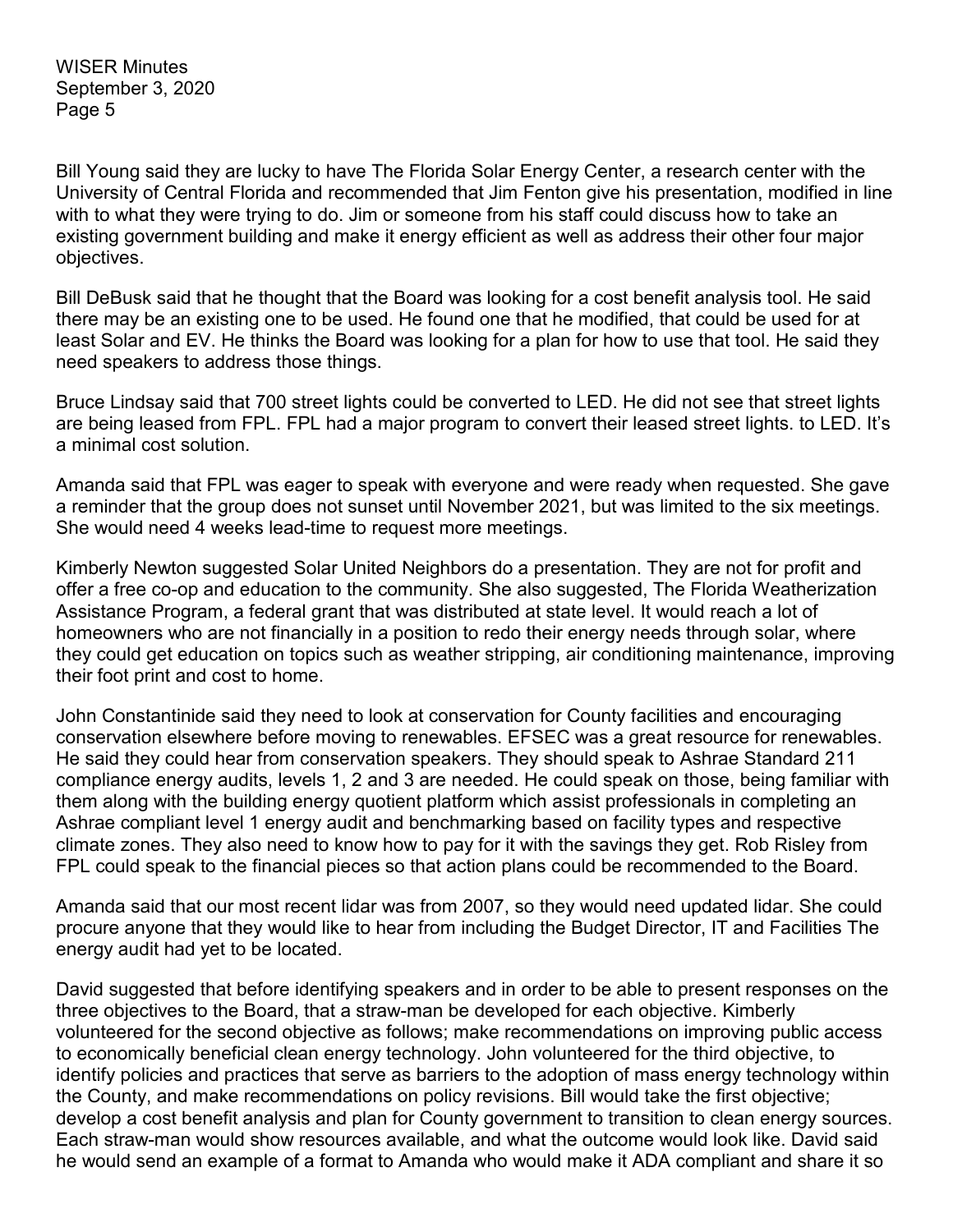that all are working in the same format. Each straw-man would be presented at the next meeting. A collaboration would bring a document together to work toward final deliveries.

Bill DeBusk asked Amanda if it was possible to have more meetings.

Amanda said the question could be asked. They could wait until the next meeting so see what they come up with. She had asked for two other working groups and were allowed more time.

Kimberly said that if they wait to ask, they would know how many more meetings to ask for.

John said if they are aggressive on their drafts, they would have a better idea of what needs to be covered and what was already addressed. It would dictate how they move ahead.

Amanda suggested that the decision be made by late October in order to not lose momentum over the holidays.

David asked that the topic to ask for more meetings, be added to the agenda for the third meeting in new business.

David encouraged the group to look at the resources shared on the agenda. Referring to agenda item Outstanding Resources, David noted that Alexis talked about the NASA Satellite Beach evaluation and asked Amanda if the audit was found. Amanda confirmed that they are still looking and would ask again. She said there was a new Public Works Director, having joined in July, who they may want to hear from, she would ask him for the energy audit.

Bill Young said he sees the value in having speakers like him and others as they would be the ones given the tasks. They may wish to know what the group was doing and they need to think about how they would be integrated. He said he would like to see someone from Brevard County GIS at the next meeting to tell them what their capabilities are after having met with Satellite Beach. They need to start thinking about what County employees to bring in.

David said they have limited resources as far as asking staff to do things per the resolution. They could ask Public Works, GIS, IT, Budget and Facilities Directors to review the objectives from the resolution and give some insight on what they need to accomplish the items. At the next meeting, Kimberly, John and Bill would give their presentations and asked that it be followed by the Directors of Public Works, Facilities, Budget, and IT, each for ten minutes to give their perspectives on the objectives.

Amanda suggested IT and the Public Works Director only as he was in charge of Facilities and could also discuss the budget.

David said he was ok with the two speakers. Bill asked who manages vehicles. Amanda confirmed it was the Public Works Director.

David said, the three Board presentations, presentations from County employees and time for conversing, would consume the next meeting.

Bill Young asked if the three Board member's presentations could be sent before the meeting.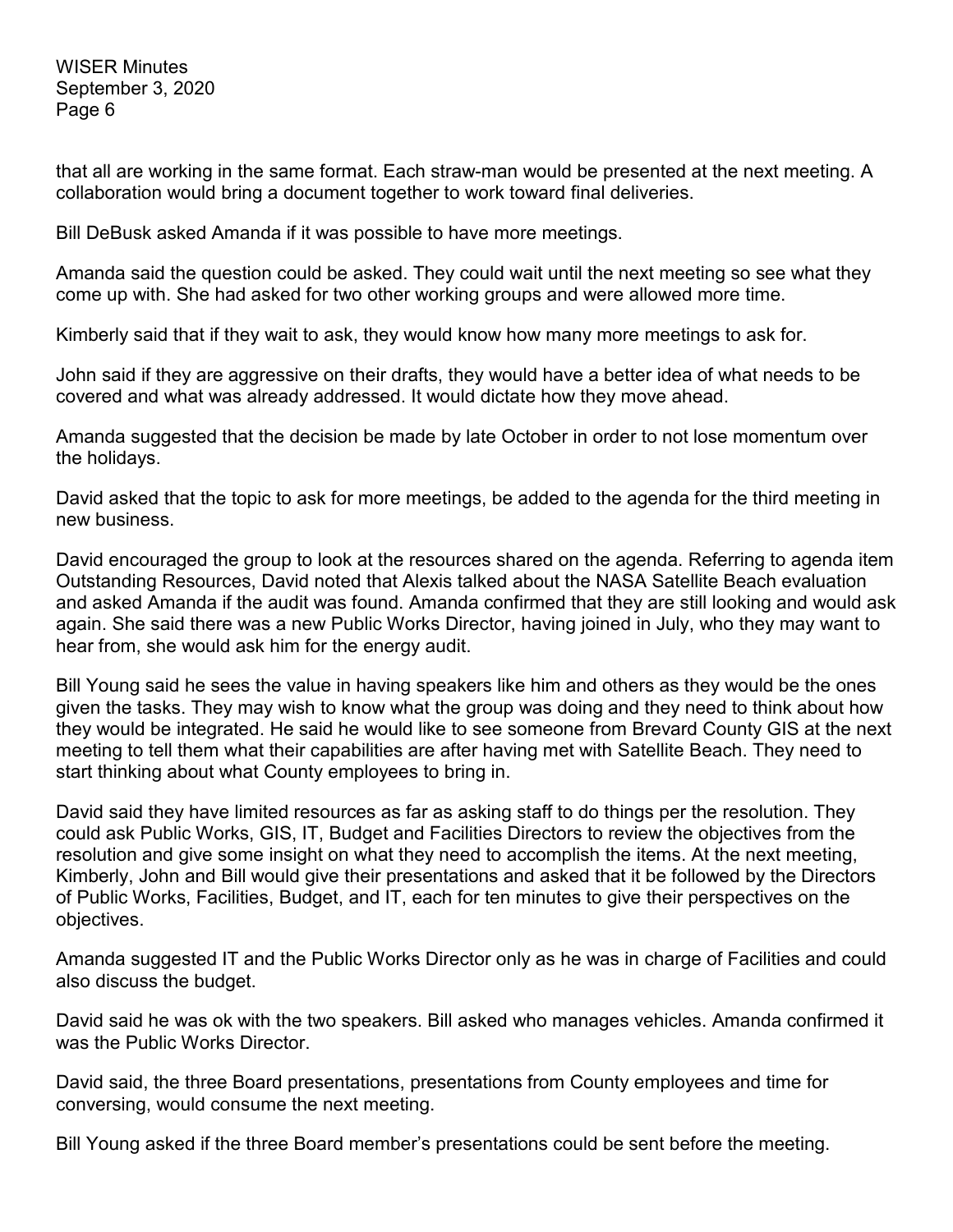David shared a straw-man template on screen that he suggested to be used by the three Board member presenters next week. This would allow for the presentation to be sent out before the next meeting, not violating any Sunshine law. David said that the generic template talks about identifying the goals, objectives, and how they would be measured. He said they knew what the objective was and the goal was whatever the delivery was going to be. The measurement criteria are what would help them get to that goal. He asked everyone on the call if the template would work.

Kimberly said it leaves room for additional detail, its basic but would work well.

David said it's a starting point, after the presentation and collaboration, it could be modified at that time and not violate any Sunshine law. Amanda agreed.

Bill DeBusk asked if a goal would be to develop a cost benefit analysis and asked for an example of what the objective would be.

David said that this may not be the best template. He said he may not be as prepared as hoped to have something available right away.

John said he thinks the template looks good.

Bill DeBusk said it could be used, goals could be left blank and have steps to achieve those in the third column.

David said it could be a generic example, but he was trying to have something so it could be seen before the meeting.

Amanda said that everyone could send her their goals, objectives, sub goals and measurement materials, to be put it in one document and sent out.

Kimberly said she was on board and asked if anyone had input on the measurement criteria for community.

Bill Young asked, if he had an idea, could he send it to them.

Kimberly said, not outside of the meeting.

John said they could have focused workshops to talk about what needs to be addressed and then have sequential meetings, they may be thirty minutes to one-hour meetings.

David said the resolutions states six two-hour meetings.

John said they may want to propose adding smaller workshops.

David said it could be asked that way when Amanda takes it.

Bill DeBusk asked if the outline could be provided verbally, be put into a framework and provided to all the members. He asked what was being looked for in the straw-man.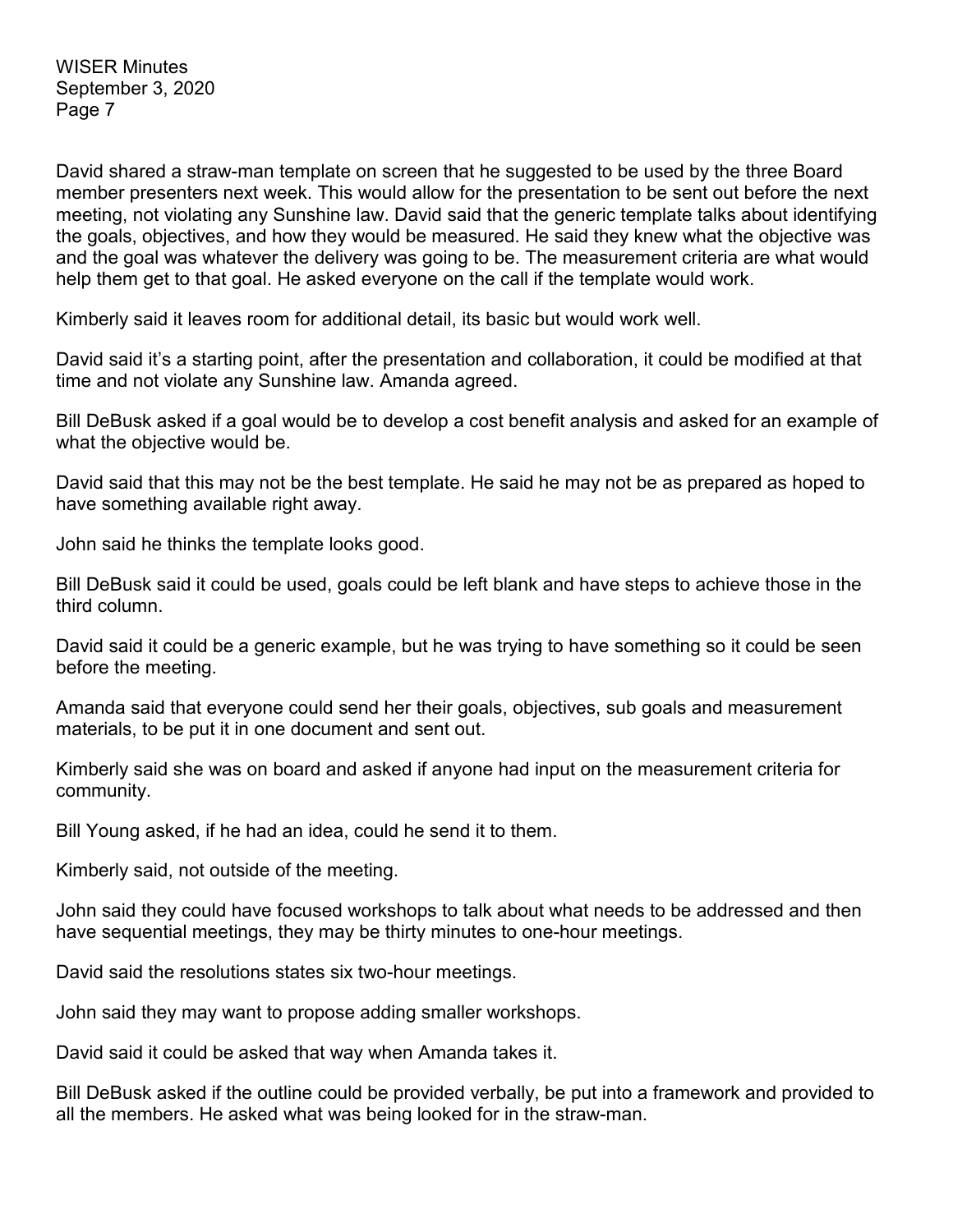David said, that could be defined now. The example shown was segmented into three pieces. The first segment would be the objective, the second would identify the resources they have or need, the third would identify what the deliverable would look like, the end product. A fourth segment could be a measure that could be referenced to determine achievement.

Bill DeBusk said, the measurement may be difficult.

The template was agreed on by the three presenting Board members.

Kimberly said, at the time of presentation, she would like more input from the Board on the measurables.

David said that the measurables may be a hard piece. He said, for example, a measurable might be what the full return on an investment was, if you put Solar on your house, you would need to know what the cost was going to be and how soon it would fully pay for itself. He told Kimberly that a measurable for what she was working on might be public survey input. Kimberly asked if she should specifically go per capita, demographic or property level for her deliverable. She asked if they were looking at certain segments such as homeowners. David said that the objective they were given was pretty broad.

David asked if the template they discussed would suffice, so that information could be shared in advance of the meeting.

Amanda answered that there was enough construct that she could combine the three and send it out with enough time and asked what the goal was to have the information to her.

David said, that would depend on when they were having the third meeting and asked if they should vote on the template.

Amanda said they should vote and allow Lisa the option to provide input as the public member.

David said he would like to give Lisa the opportunity to weigh in on what was talked about, the template and how that would move forward.

Lisa Ruckman said she was impressed with the format and outline for the goal moving forward. She said the County did approve the use of the PACE program for members of the community, maybe it would be part of Kimberly's presentation.

Kimberly said, Lisa approached her with the collaboration for the educational event and had worked on this co-op education for the last two years and had volunteered to walk her through it.

Bill Young said that Kimberly was speaking of education; Florida Solar had a big education program. He asked if she had been there and worked with Susan in order to have her be a part of what she was doing.

Amanda asked if Lisa would state her City as a member of the public. Lisa answered, Merritt Island.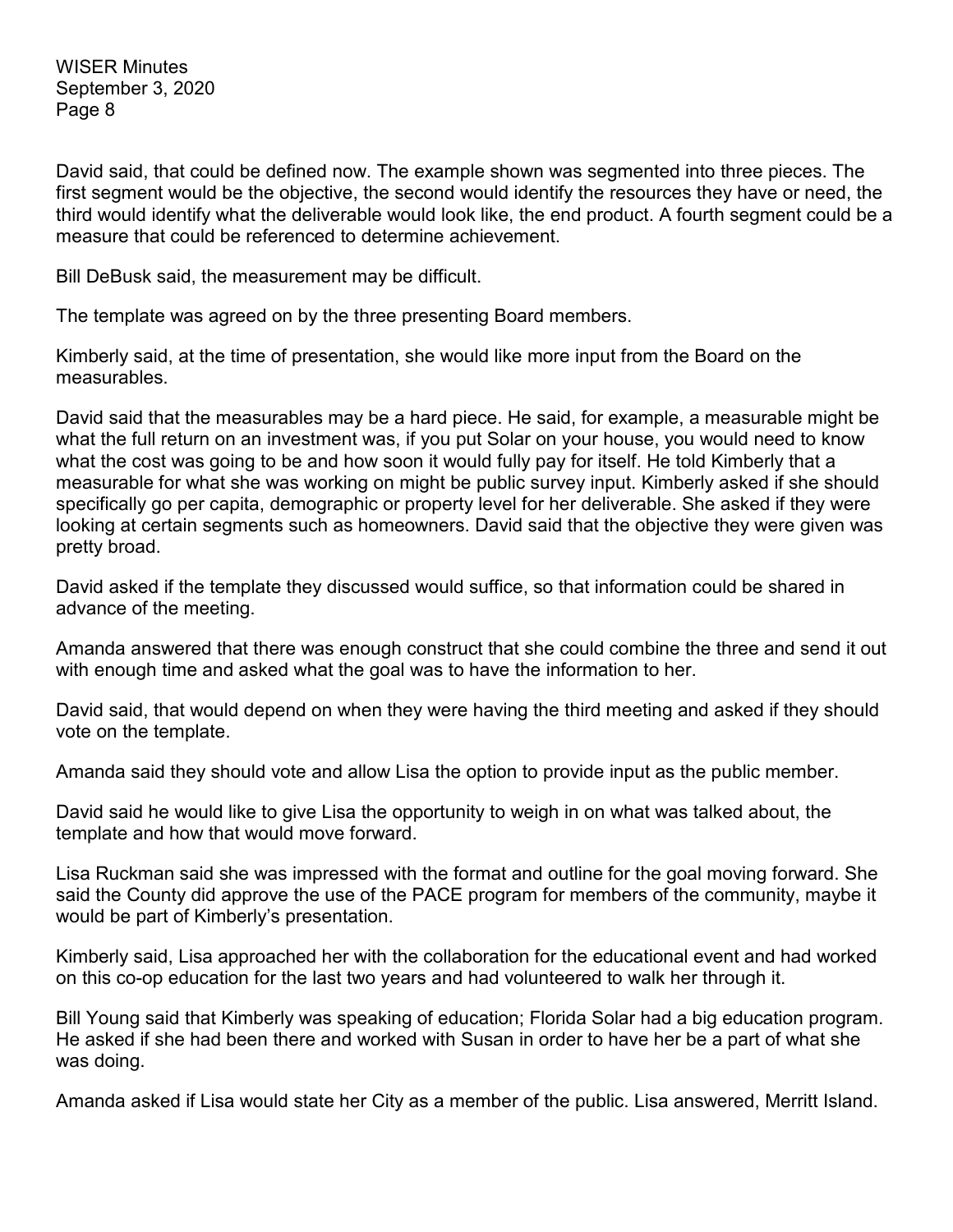David recapped the meeting's discussion, deliverables for the next meeting, submissions from Bill, Kimberly and John, speakers for the next meeting, and a template for the Board member presentations which could now be shared in advance of the next meeting.

David suggested a motion that discussed actions, template and speakers be on the next agenda.

Nick Sanzone made a motion to accept the actions, template and speakers on the next agenda, seconded by Bill Young. The vote was unanimous.

David asked if two weeks was to soon for the next meeting; they could go out to September 24th.

Amanda said she was not available September 24th; October 1st from 5 PM to 7 PM was determined for the next meeting. Lisa agreed with the date.

Nick Sanzone made a motion for the next meeting to be October 1, 2020, seconded by Bill DeBusk. The motion passed unanimously.

David asked if the input from Bill, Kimberly and John could be completed by September 29th.

Bill DeBusk suggested that the due date be earlier to afford others time to review it and possibly add on to what was submitted.

Kimberly asked if Amanda would need it earlier.

Amanda confirmed that she would need more time to compile the information and produce an ADA compliant document. Amanda asked that she receive it by September 28th.

Nick suggested it be submitted to Amanda by September 22nd; then be sent to the members, and returned to her with comments. He said, the discussion at the next meeting would include those comments.

Amanda said that would be fine, she just could not share the comments in advance and would create a Word document for ADA compliance.

David said that everyone should submit their information in a Word document, remembering that their first box as the objective, the second box was resources that we have and need, the third box was the deliverable end product and the fourth box was any measurements you could consider.

Amanda confirmed, if she had the information by September 22nd, she could return it by September 28th.

David said they would need to review it and get it back to Amanda with comments and those would not be shared until the next meeting.

Bill DeBusk asked if the information should be in a table or just with headers and listed objectives.

Amanda said, tables are hard to make compliant; just send text.

David reiterated to just send the content and asked if there was anything else for new business.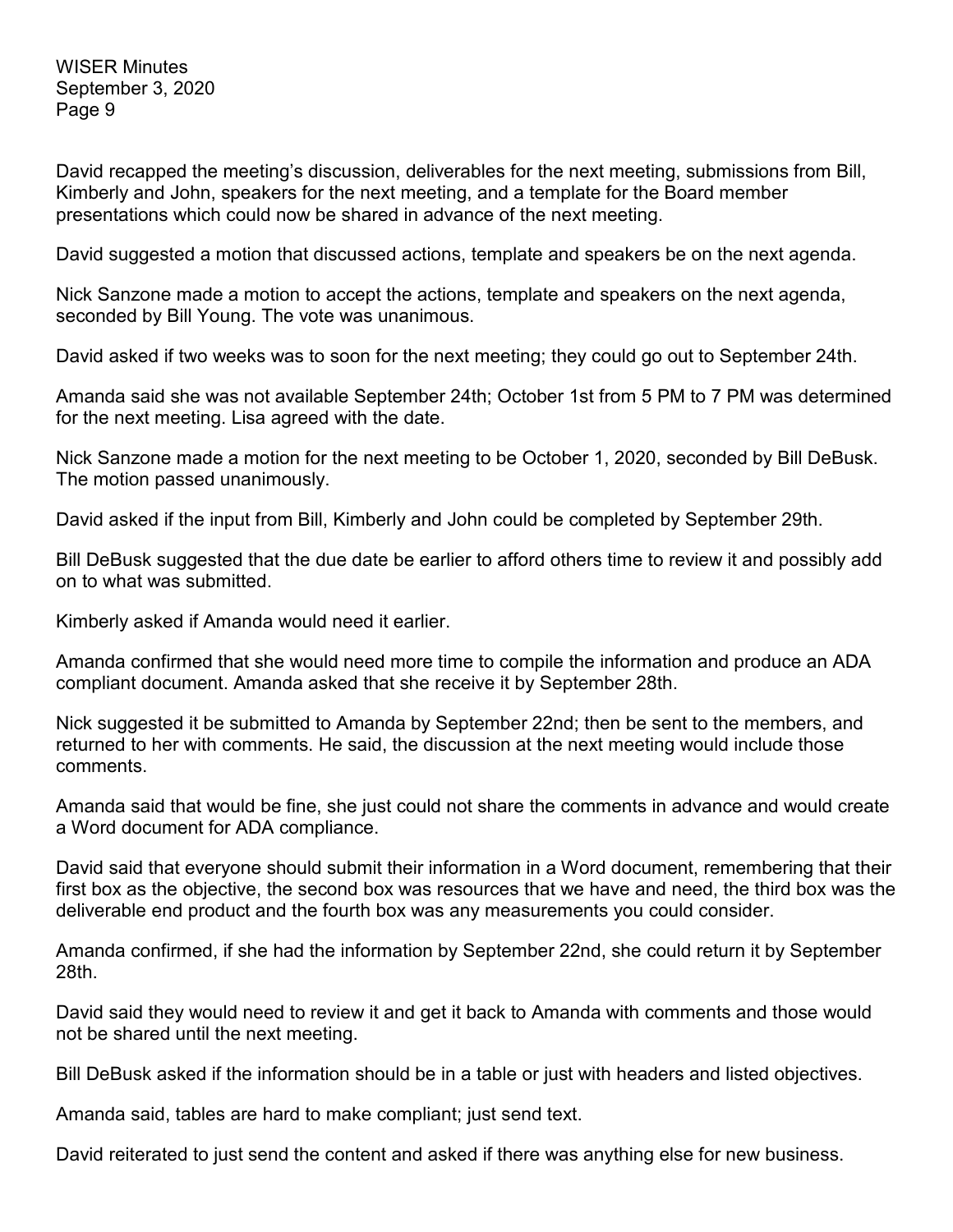Bill Young asked about submitting information as each make their presentation. He would be thinking about things he would want to fill in and send to the group for distribution. He asked if what was sent by September 29th or 22nd, would be included for people to look at.

Amanda said that anything sent should be sent by September 22nd as to not be viewed as in response to what she sends to them.

David said, they had finished new business, discussed outstanding resources and topics and resources for the next meeting.

David said, they are moving into general public comment and asked Lisa if she had any thoughts on topics just discussed for the next meeting. Lisa said she did not.

### **General Public Comment**

David invited Lisa to speak on anything she wanted to share.

Lisa asked how the County could make this more public. She stated, she was the only one there, she was not sure what resources are available. She asked if there was a way to get the community more involved.

Amanda confirmed that the meeting was advertised a week in advance in the paper. Her goal was to load resources and everything shared on the new webpage. It was easy to put links to presentations on there. All that could be done with the new website was to say that it was available by public request. Unlike now, anything could be uploaded before. She said, there can be weblinks to external websites where a presentation was located, that was easy to do. When there are resources you would want shared with the public on that webpage, remember that links are much easier. She hopes to keep the public better informed as the webpage gets built out. That would help meet one of the goals.

David, responding to Lisa, said that he thinks what she was referencing was making sure the public knew about this Board and what they talk about. He said he served on many Boards inside and outside of the City where the public was always invited but it was very infrequent that there was anybody, even when meetings are in person; with the exception, of City Council meetings. With other Boards, it seems difficult to make sure people have the opportunity to come and talk. They were always open to public comment, that's what makes them all better public servants.

Bill Young asked Lisa how she heard about this Board.

Lisa answered that she helped get the Board put together.

Amanda said that Lisa was a huge supporter.

Bill Young asked if he could ask Lisa questions.

Amanda said that he could and she would choose if she wanted to answer.

Bill Young asked Lisa what prompted her to do this.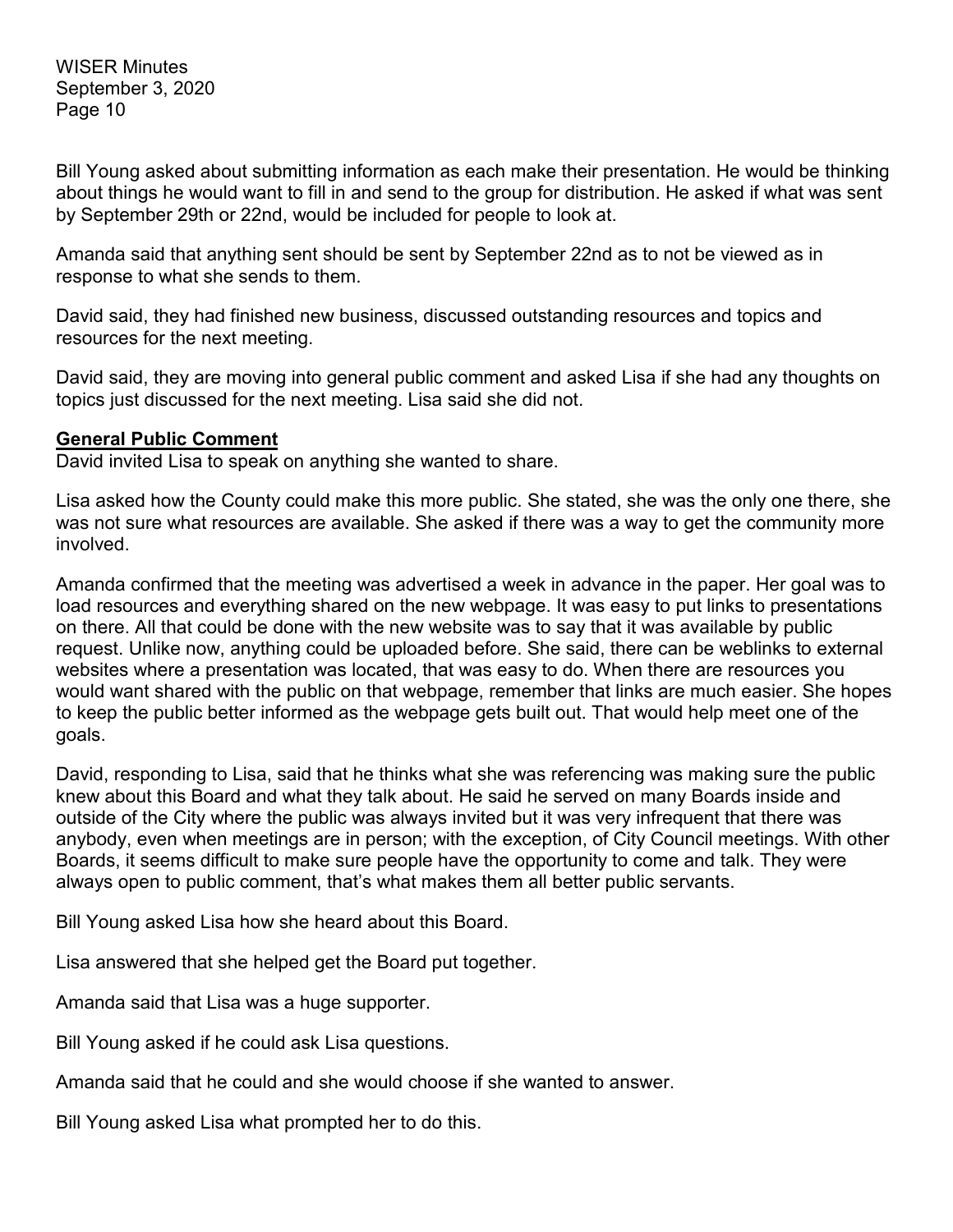Lisa answered that she had been involved with a couple of things but was currently a co-leader for the Citizen's Climate Lobby.

Bill Young asked if Citizen's Client Lobby had a workshop today.

Lisa said not in the Brevard area.

Bill Young asked if he could post this recorded meeting on his Facebook page.

Amanda said that she believed so as it was public record, but she would check with Melissa.

Nick said, if they got approval, he would start putting it on his Facebook and the City's Sustainability page.

Bill DeBusk asked about advertising for the meeting.

Amanda said that she would ask that question. We want people to come; they could write a press release about the group and put an article in the employee newsletter, to create interest.

Bill Young asked if this video was on the webpage

Amanda said no, unless they request it or record it. Videos are not posted; ADA requirements had changed how things are posted. The minutes would be posted as required

John asked if Bill Young was allowed to ask for a public record and he not have to comply with ADA.

Amanda said she did not know and would talk to Melissa.

John asked for clarification regarding the template. He asked if when dividing resources that are available in the County or resources that they need to acquire; was it their responsibility to know that information, it could be researched but he may not be known if it already exists in the County.

David replied that the only resources he thought they could talk about in the first draft were resources that they have collectively talked about and identified so far. If there are any other resource out there, they could be identified as a resource that might be needed.

John asked if he could provide information that he personally knows in the report or if he had to share it first.

David said he could reference it in what he was going to present but if he had an idea of a resource not shared yet, it could be sent to Amanda.

### **Final Comments**

David thanked everyone for participating and said he was excited about what was accomplished this week. The first meeting covered a lot of ground and that information was captured very well in the minutes. He was pleased with the outcome of the meeting, having covered a lot of ground and setting the tone to keep moving forward. He appreciated everyone who was there, and thanked Amanda for what she was doing behind the scenes.